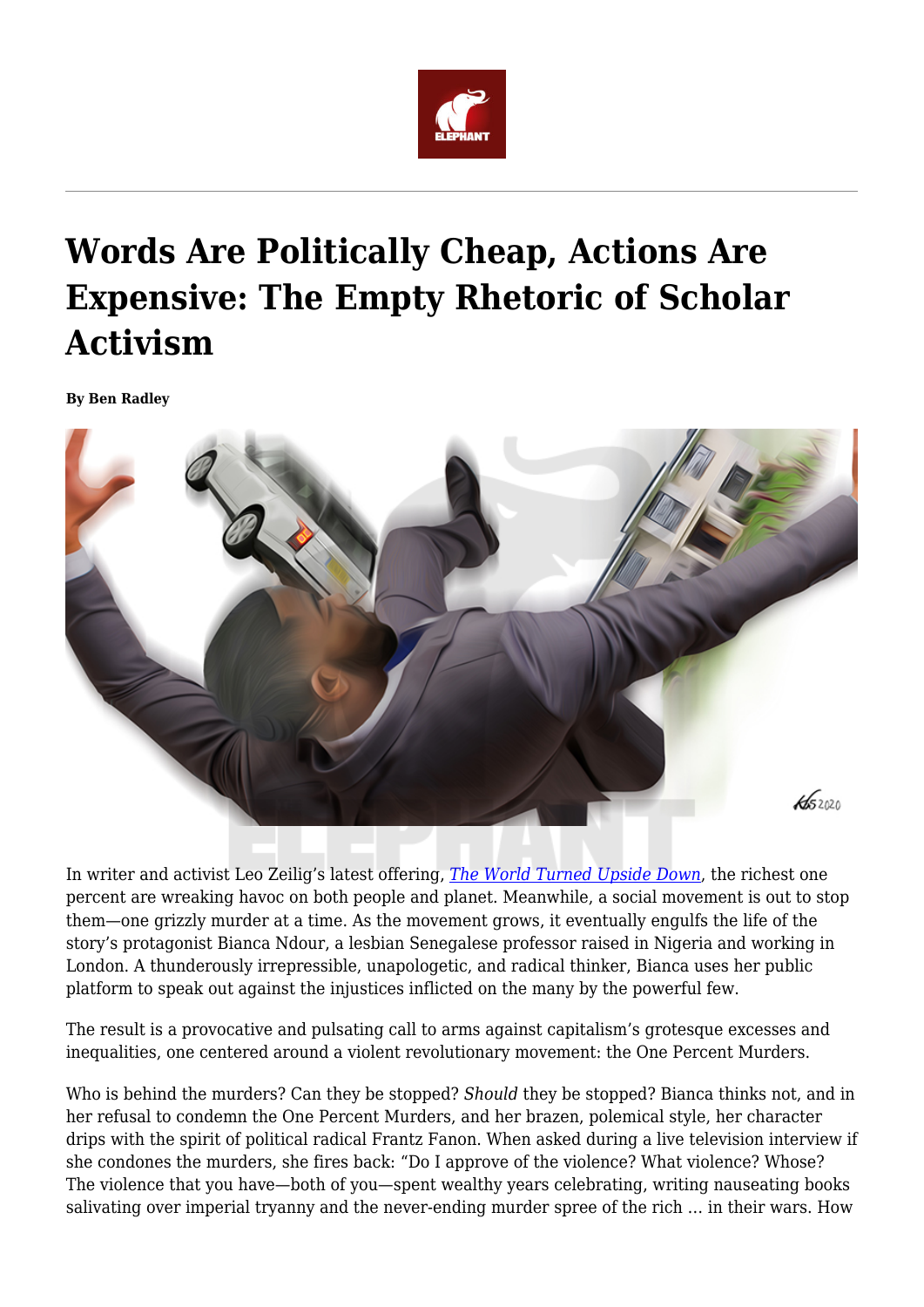many died in Iraq and Afghanistan?"

As Fanon wrote in his most celebrated work, *[The Wretched of the Earth](https://www.worldofbooks.com/en-gb/books/frantz-fanon/wretched-of-the-earth/9780802141323)*, "Decolonization reeks of red hot cannonballs and bloody knives. For the last can be first only after a murderous and decisive confrontation between the two protagonists." Bianca, too, sniffs the revolutionary potential behind the unfolding violence. "'Rarely in history can you say this,' she tells a small crowd, 'but we are living through a moment of extraordinary reckoning. The rats, forced out of their lair, are panicking—watch where they run, get read for what they unleash on us'."

Like Fanon, Bianca bursts with energy, ideology, and anger. "I had always believed in anger," she tells us at one point. "Is this not the time for anger? It was the opposite of inertia, of academic pontificating—anger worked up action, and only through anger *and* action could justice ever come." The emphasis on the centrality of action to revolutionary change and upheaval is a major motif of Zeilig's work. His first novel centered around two generations of activists and the anti-war movement in the United Kingdom. His last novel, meanwhile, took its title—*[An Ounce of](https://www.hoperoadpublishing.com/an-ounce-of-practice) [Practice—](https://www.hoperoadpublishing.com/an-ounce-of-practice)*from a Freidrich Engels quote that "an ounce of practice is worth a ton of theory."

Yet there is an intriguing sense that for all her anger-fueled political sermons, Bianca fails to enter the decisive arena of action herself.

There is a hint of activism in her youth, when we are told she attended a demonstration against South African apartheid as a teenager having just arrived in London from Zimbabwe. Her life as a university professor, however, is in many ways highly insular, absorbed by personal relationships, exercise, and the demands of her work. As she shuttles between international flights and university campuses, there is little to suggest that her actions extend beyond preaching at her pulpit and promoting her books at events. The only direct action we see her engage in throughout the entire novel is a cleaners' strike on her London campus. Even here, she stumbles across the strike by chance and gives an impromptu speech calling for "the total expropriation of the capitalist class," entirely abstracted from the specific demands and lived realities of the cleaners' struggle.

There is a sense in all this that Bianca never really manages to escape her upbringing: she was raised in a wealthy, middle-class family on a Shell Oil compound in Nigeria. Her father was full of radical rhetoric but lived in comfort, ensconcing himself and his family from the harsher realities of Nigerian life that lay beyond the compound's walls. While Bianca found some temporary escape from those walls during childhood—leaving them behind completely in adulthood—the stifling bureaucracy and demands of a professional career in the modern university appear to have walled her off from society once more, this time in a compound of her own making.

Here, Zeilig appears to be interrogating the class contradictions of scholar activism, and, more broadly, the hypocrisy of the professional middle classes. Even the most ideologically committed among them, like Bianca, are too often found full of rhetoric, but short on action.

It is likely that in passing this commentary, Zeilig is drawing at least in part on his own experiences, having lived in Senegal and South Africa, been active in a range of social movements and struggles, and written extensively on working-class struggle, the development of revolutionary movements, and some of Africa's most important political thinkers and activists, including Thomas Sankara, Patrice Lumumba, and Frantz Fanon.

And again, there are echoes of Fanon here, in his argument that many of Africa's early postcolonial intellectual leaders betrayed the aspirations of the working classes and popular masses, whose interests they claimed to represent and whose backs they had climbed upon in their ascent to power.